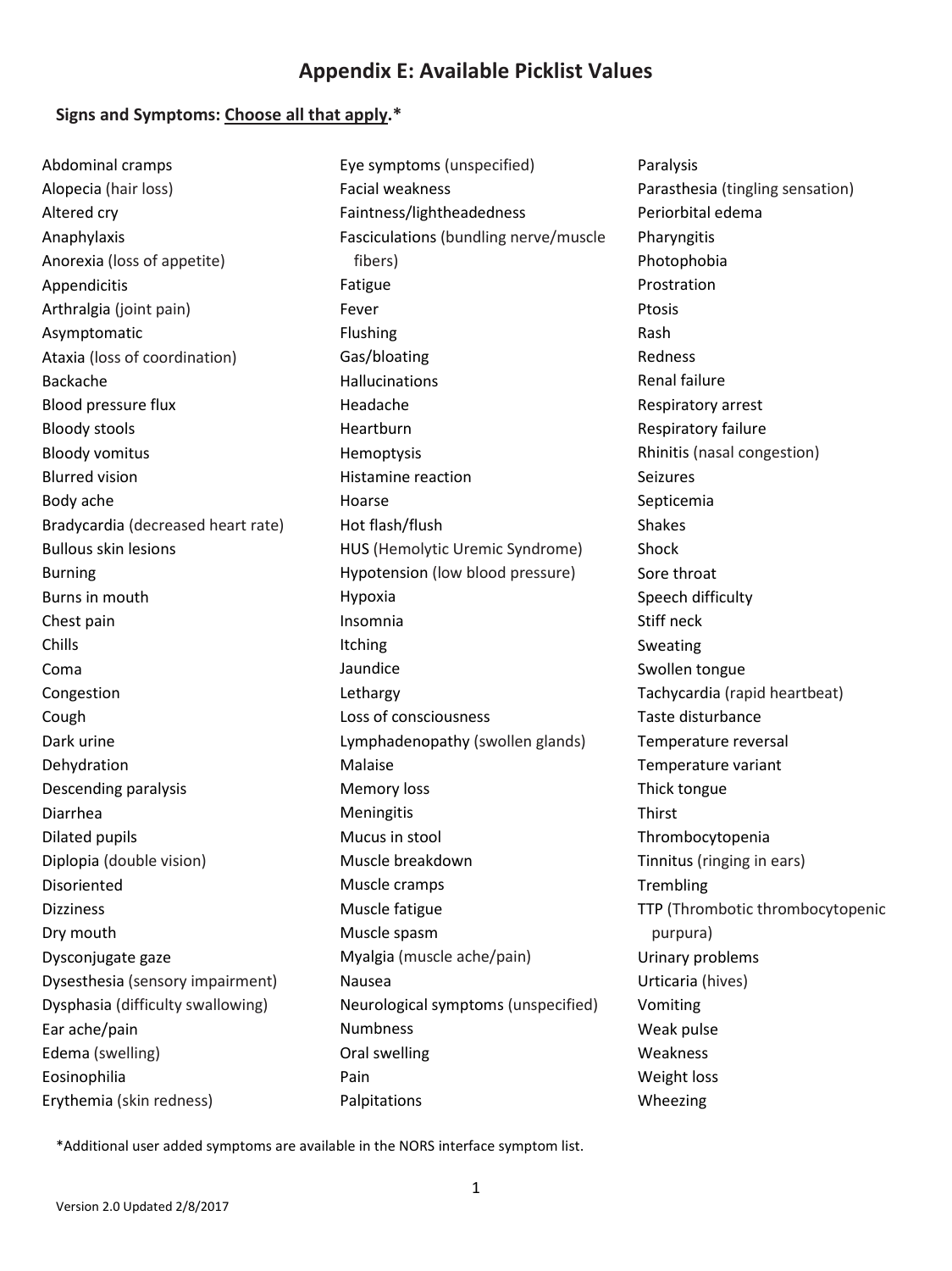# **Animal Type:**

| Cat or kitten         | Turtle                 | Other poultry       | Pig             |
|-----------------------|------------------------|---------------------|-----------------|
| Dog or puppy          | Other reptile          | Bird, not including | Other (specify) |
| Other small mammalian | Pet fish               | poultry             |                 |
| household pet         | Amphibian              | Cattle              |                 |
| Lizard                | Baby chick or duckling | Sheep or goats      |                 |

# **Reason(s) Foodborne or Animal Contact, but Undetermined Vehicle: Choose all that apply.**

See the [main guidance](https://www.cdc.gov/nors/downloads/guidance.pdf) for definitions and examples.

- 1 Epidemiologic
- 2 Laboratory
- 3 Traceback and/or environmental investigation
- 4 Other data (*specify in General Remarks)*

## **Reason(s) Confirmed or Suspected: Choose all that apply.**

See the [main guidance](https://www.cdc.gov/nors/downloads/guidance.pdf) for definitions and examples.

- 1 Epidemiologic
- 2 Laboratory
- 3 Traceback and/or environmental investigation
- 4 Other data (*specify in General Remarks)*

## **Method of Processing (Prior to point-of-service: Processor): Choose all that apply.**

- 1 Pasteurized (e.g., liquid milk, cheese, and juice)
- 2 Unpasteurized (e.g., liquid milk, cheese, and juice)
- 3 Shredded or diced produce
- 4 Pre-packaged (e.g., bagged lettuce or other produce)
- 5 Irradiation
- 6 Pre-washed
- 7 Frozen
- 8 Canned
- 9 Acid treatment (e.g., commercial potato salad with vinegar)
- 10 Pressure treated (e.g., oysters)
- 11 Unknown
- $12 -$ Other
- $13 -$  None

#### **Method of Preparation (At point-of-service: Retail: restaurant, food store): Select only one.**

- 1 Prepared in the home
- 2 Ready to eat food: No manual preparation, No cook step.
- 3 Ready to eat food: Manual preparation (e.g., cutting, chopping), No cook step.
- 4 Cook and Serve Foods: Immediate service.
- 5 Cook and hot hold prior to service.
- 6 Advance preparation: Cook, cool, serve
- 7 Advance preparation: Cook, cool, reheat, serve
- 8 Advance preparation: Cook, cool, reheat, hot hold, serve
- 9 Advance preparation: Cook-chill and Reduced Oxygen Packaging (ROP)
- 10 Unknown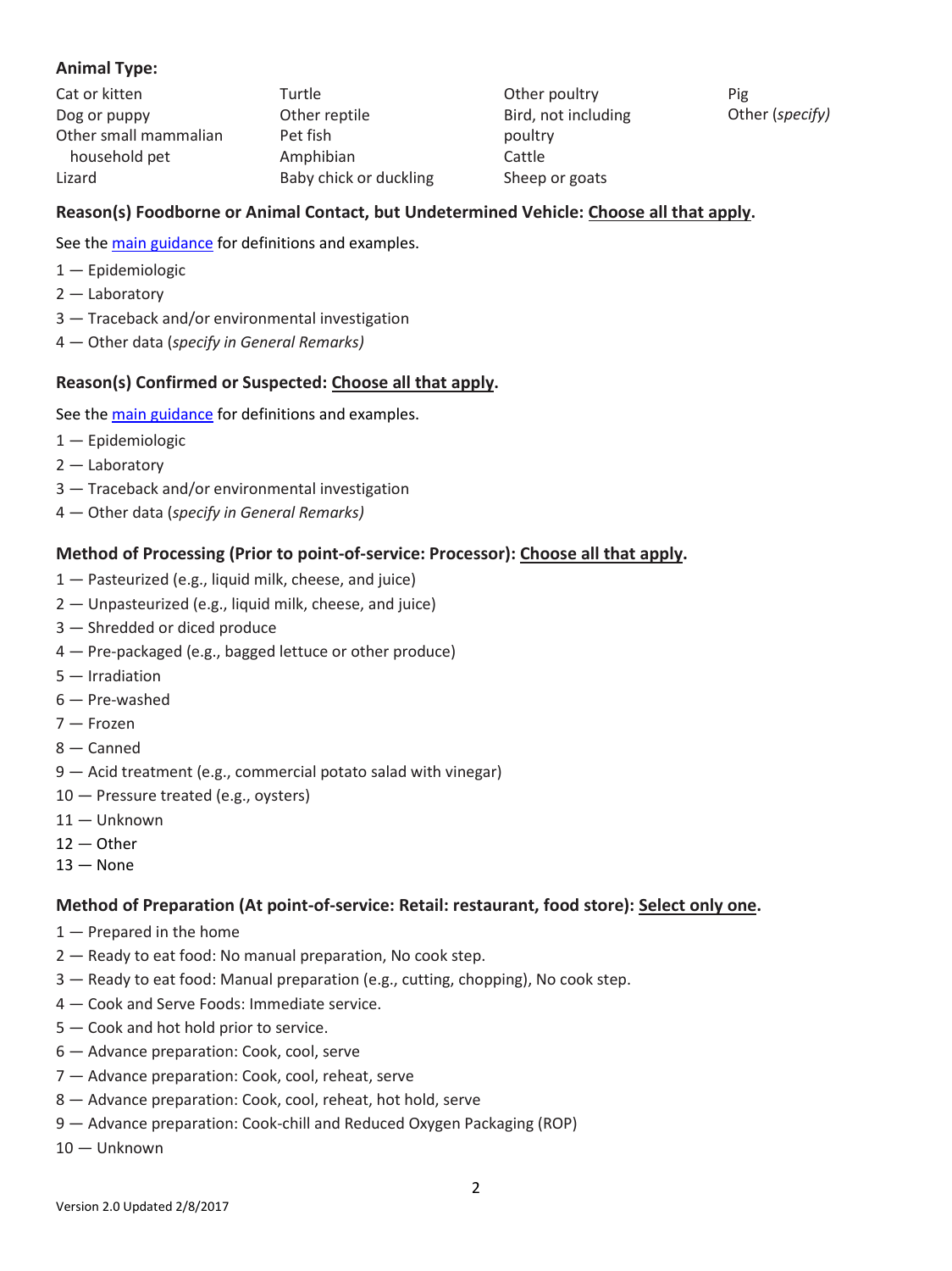## **Level of Preparation: Select only one.**

- 1 Foods eaten raw with minimal or no processing. (e.g., washing, cooling)
- 2 Foods eaten raw with some processing. (e.g., no cooking, fresh cut and/or packaged raw)
- 3 Foods eaten heat processed. (e.g., cooked: a microbiological kill step was involved in processing)

#### **Contributing Factors: Choose all that apply.**

Se[e Appendix D](https://www.cdc.gov/nors/downloads/appendix-d.pdf) for definitions and examples.

#### **Contamination Factors:**

- C1 Toxic substance part of the tissue
- C2 Poisonous substance intentionally/deliberately added
- C3 Poisonous substance accidentally/inadvertently added
- C4 Addition of excessive quantities of ingredients that are toxic in large amounts
- C5 Toxic container
- C6 Contaminated raw product food was intended to be consumed after a kill step
- C7 Contaminated raw product food was intended to be consumed raw or undercooked/underprocessed
- C8 Foods originating from sources shown to be contaminated or polluted (such as a growing field or harvest area)
- C9 Cross-contamination of ingredients (cross-contamination does not include ill food workers)
- C10 Bare-hand contact by a food handler/worker/preparer who is suspected to be infectious
- $C11 G$ love-hand contact by a food handler/worker/preparer who is suspected to be infectious
- C12 Other mode of contamination (excluding cross-contamination) by a food handler/worker/preparer who is suspected to be infectious
- C13 Foods contaminated by non-food handler/worker/preparer who is suspected to be infectious
- C14 Storage in contaminated environment
- C15 Other source of contamination
- C-N/A Contamination Factors Not Applicable

#### **Proliferation/Amplification Factors:**

- P1 Food preparation practices that support proliferation of pathogens (during food preparation)
- P2 No attempt was made to control the temperature of implicated food or the length of time food was out of temperature control (during food service or display of food)
- P3 Improper adherence of approved plan to use Time as a Public Health Control
- P4 Improper cold holding due to malfunctioning refrigeration equipment
- P5 Improper cold holding due to an improper procedure or protocol
- P6 Improper hot holding due to malfunctioning equipment
- P7 Improper hot holding due to improper procedure or protocol
- P8 Improper/slow cooling
- P9 Prolonged cold storage
- P10 Inadequate modified atmosphere packaging
- P11 Inadequate processing (acidification, water activity, fermentation)
- P12 Other situations that promoted or allowed microbial growth or toxic production
- P-N/A Proliferation/Amplification Factors Not Applicable